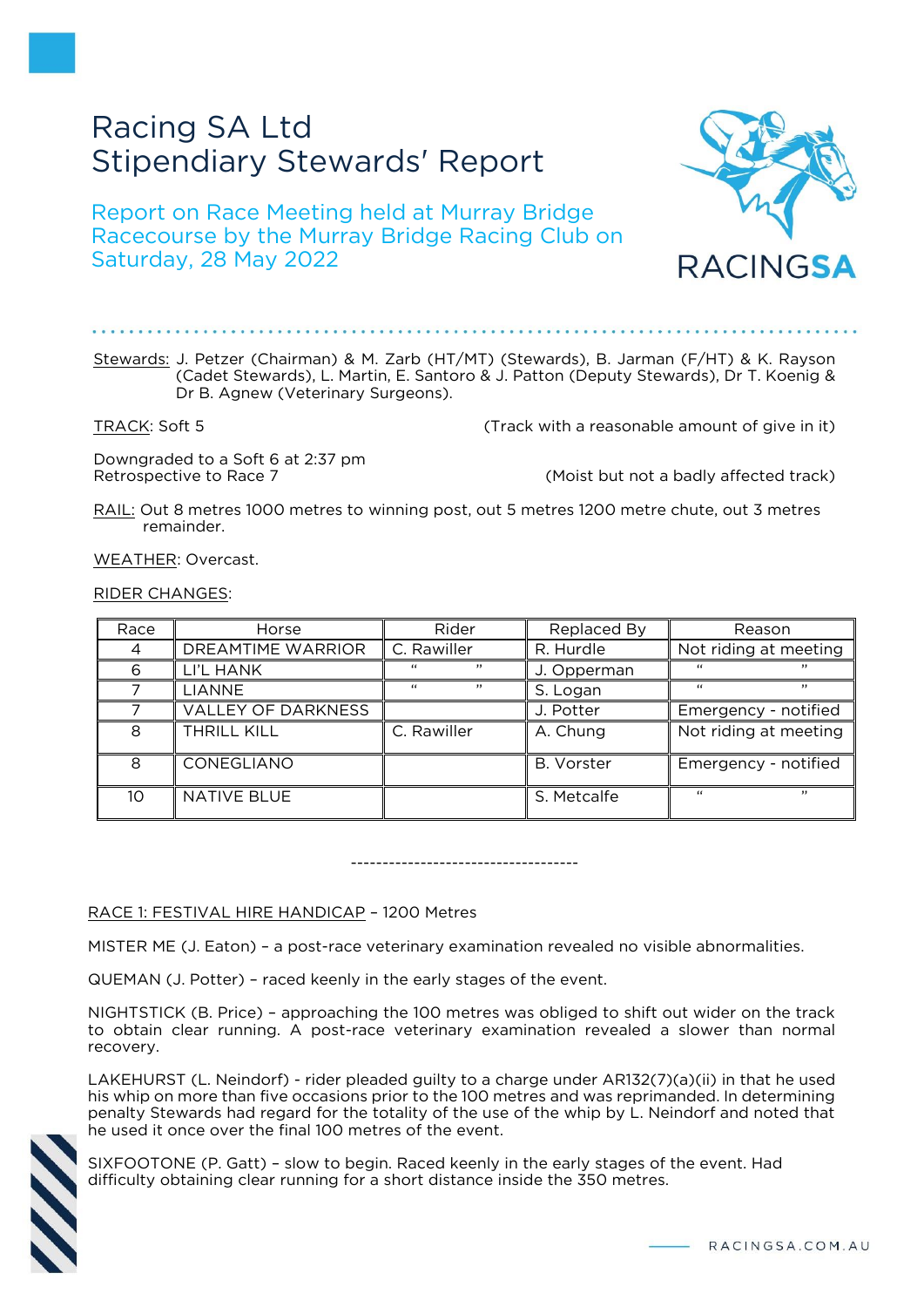## RACE 2: IRON GATE TWO-YEAR-OLD MAIDEN PLATE – 1000 Metres

CLUB PUNTER (C. Murray) – inside the 100 metres shifted in slightly and hampered COOL THE JETS.

COOL THE JETS (D. Tourneur) – slow to begin. Inside the 100 metres when inclined to lay out became awkward on the heels of CLUB PUNTER, which shifted in slightly and as a consequence was obliged to improve to that horses outside.

JAY JAY FLYER (B. Vorster) – slow to begin.

TE PIRO (J. Holder) - late scratching by order of the Stewards at 8.25 am acting on confirmed advice from Co-trainer, Mr L. MacDonald that the filly had injured itself whilst being loaded on the float and would be unfit to start. Mr L. MacDonald was advised that a Veterinary Certificate of Fitness was required prior to a future trial or race start.

## RACE 3: ELDERS LIVESTOCK & WOOL MAIDEN PLATE – 1200 Metres

FREDDY THE EAGLE (P. Gatt) – near the 800 metres became awkward on the heels of APOLLO GIRL for a number of strides.

BLUE LUNA (E. Wong) – following the declaration of acceptances Co-trainer, Mrs N. Searle made a gear application to add blinkers to the gelding's race gear. Stewards acceded to this request and acting under AR206(2) fined Mrs N. Searle \$200. Raced very keenly in the early stages of the event.

FIELD OF STEEL (M. Collett) – awkward to begin.

SIR ARMINIUS (R. Hurdle) – raced very keenly in the early stages of the event.

STARTS WITH HELLO (J. Toeroek) – slow to begin.

FONSALETTE (NZ) (J. Eaton) – shortly after the start became awkward on the heels of LEGLESS LADY for a number of strides. A post-race veterinary examination revealed no visible abnormalities.

RACE 4: CARLTON DRAUGHT MAIDEN PLATE – 1200 Metres

ANJOPIN (S. Logan) – had to be re-saddled upon arrival at the barriers. Laid in, in the straight.

CHICAGO STORM (B. Vorster) - late scratching by order of the Stewards at 9.16 am acting on confirmed advice from Trainer, Mr D. Aldridge that the gelding had a foot abscess (off foreleg) and would be unfit to start.

JEDIAH (D. Caboche) – began very awkwardly and shifted in abruptly at the start.

VAIN FOX (D. Tourneur) – near the 350 metres shifted out and momentarily hampered ALASKAN STORM. Rider was reminded of his obligations when shifting ground. A post-race veterinary examination revealed no visible abnormalities.

ALASKAN STORM (P. Gatt) – laid in, in the straight. Near the 350 metres was momentarily hampered by VAIN FOX, which shifted out to improve.

LADY DE LUNE (A. Jordsjo) – raced very keenly in the early stages of the event. Held up for clear running from near the 600 metres until near the 300 metres.

MAJA (J. Potter) – fractious in its barrier after being loaded. Trainer, Mr S. Oxlade was advised that a warning had been placed on the filly in relation to its barrier manners.

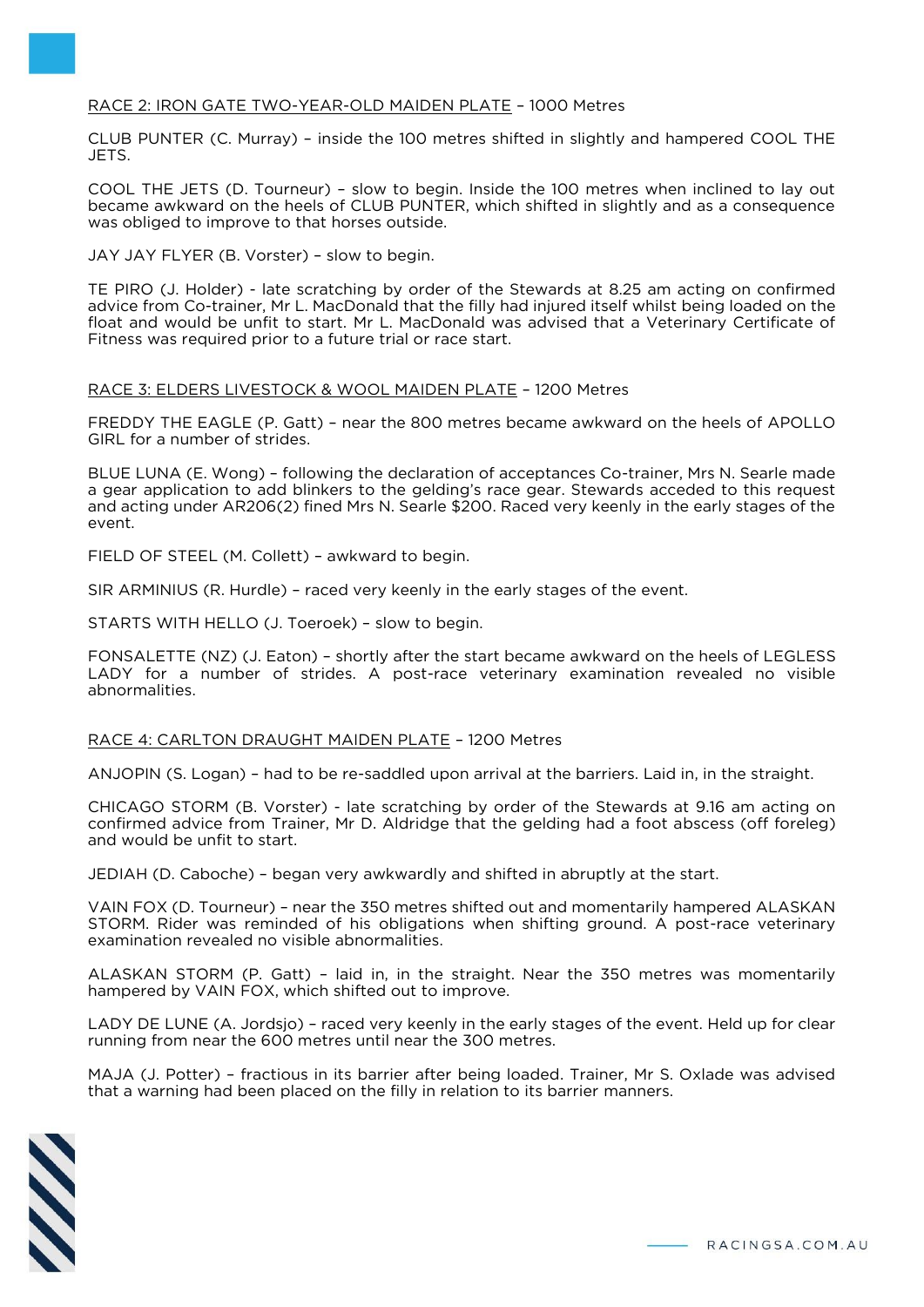## RACE 5: MULCH N MORE HANDICAP – 2500 Metres

IRISH BUTTERFLY (NZ) (D. Tourneur) – rider pleaded guilty to a charge under AR132(7)(a)(ii) in that he used his whip on more than five occasions prior to the 100 metres and was reprimanded. In determining penalty Stewards had regard for the totality of the use of the whip by D. Tourneur and noted that he used it on two occasions over the final 100 metres of the event. A post-race veterinary examination revealed no visible abnormalities.

TOYETIC (A. Jordsjo) - – rider pleaded guilty to a charge under AR132(7)(a)(ii) in that she used her whip on more than five occasions prior to the 100 metres and was fined \$300. In determining penalty Stewards had regard for the totality of the use of the whip by A. Jordsjo and noted that she used it on two occasions over the final 100 metres of the event, however also took into account A. Jordsjo's most recent record in regard to whip breaches. A post-race veterinary examination revealed no visible abnormalities.

SMILING ASSASSIN (E. Boyd) - Trainer, Mr G. Lynch failed to produce the Thoroughbred Identification Card for the gelding. The horse was permitted to start as it was able to be identified from records held by Stewards.

QUEBECOIS (M. Collett) – awkward and slow to begin.

SWANKYTOFF (C. Murray) - Stewards permitted C. Murray to ride the gelding 0.5 kg over its declared weight of 54.0 kg. Raced wide without cover in the early stages of the event.

IRONICAL (C. Puls) – raced wide without cover from near the 1700 metres.

## RACE 6: MCKECHNIE CONCRETING HANDICAP – 1000 Metres

SILVER ON RED (L. Neindorf) – raced keenly in the early stages of the event.

HOWL (P. Gatt) – raced keenly in the early stages of the event. Rider explained that the gelding travelled well in the early stages of the event; however, failed to respond to his riding in the straight and was disappointing to the finish. A post-race veterinary examination revealed no visible abnormalities.

REGAL CAPITAL (D. Caboche) – proved very difficult to load and after being loaded into its barrier stall became very fractious, reared, contacted the barrier structure and broke open the front gates and galloped riderless from the gates for some distance before being captured by the Clerk of the Course. Based on a pre-race veterinary assessment the gelding was declared unfit to race. Trainer, Mr S. Whittle was advised the gelding must perform to the Stewards' satisfaction on two separate occasions before next being allowed to start in a race, one of which must be an Official Barrier Trial, and the other an Approval to Race Jump-Out.

KISHSTAR (E. Wong) - rider pleaded guilty to a charge under AR132(7)(a)(ii) in that he used his whip on more than five occasions prior to the 100 metres and was reprimanded. In determining penalty Stewards had regard for the totality of the use of the whip by E. Wong and noted that he used it on eight occasions over the final 100 metres of the event.

MY RUBY (C. Jones) – awkward and slow to begin.

# RACE 7: NORTHPOINT MURRAYLANDS HANDICAP – 1200 Metres

KOLOKAR (NZ) (J. Toeroek) – approaching the 100 metres was hampered by EN FRANCAIS, which shifted in and away from JUSTAKIDD which improved to its outside and shifted in slightly. A post-race veterinary examination revealed cardiac arrhythmia. Co-trainers, Mr. R. & Ms C. Jolly were advised that the results of an ECG are to be forwarded to the Racing SA Veterinary Surgeon and a Veterinary Certificate of Fitness would be required prior to the gelding performing satisfactorily in an Official Barrier Trial.

SUNNY GREEN (A. Chung) – awkward and slow to begin.

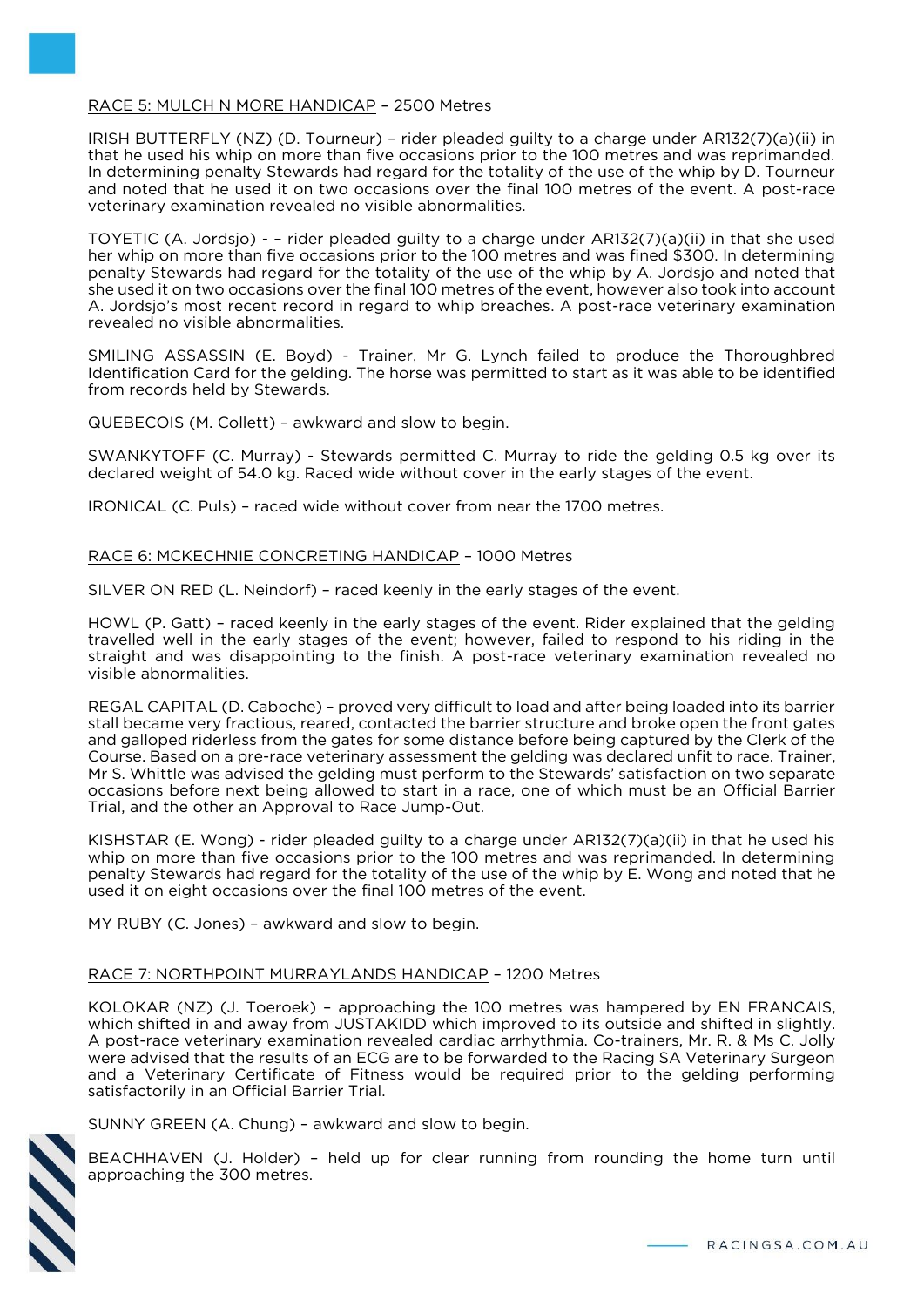# RACE 7: NORTHPOINT MURRAYLANDS HANDICAP – 1200 Metres (cont'd)

JUSTAKIDD (B. Vorster) – raced keenly in the early and middle stages of the event. Approaching the 100 metres shifted in slightly.

EN FRANCAIS (L. Neindorf) – approaching the 100 metres shifted in and away from JUSTAKIDD, which shifted in slightly and as a consequence shifted in onto KOLOKAR (NZ), which was hampered.

TWO ODD SOX (R. Hurdle) – near the entrance to the straight had difficulty obtaining clear running for a short distance.

#### RACE 8: MAGIC MILLIONS HANDICAP – 1800 Metres

CROWN MINT (B. Price) – raced keenly in the early stages of the event.

KING OF PHARAOHS (C. Murray) – disappointed for clear running from near the 150 metres and was obliged to shift to the outside of THRILL KILL to obtain clear running over the concluding stages of the event.

RAPID RAISER (L. Neindorf) - rider pleaded guilty to a charge under AR132(7)(a)(ii) in that he used his whip on more than five occasions prior to the 100 metres and was reprimanded. In determining penalty Stewards had regard for the totality of the use of the whip by L. Neindorf and noted that he used it on two occasions over the final 100 metres of the event.

NEVA DOUBT US (S. Metcalfe) – raced very keenly in the early stages of the event.

#### RACE 9: PREMI-AIR REFRIGERATION AND AIR CONDITIONING SERVICES HANDICAP – 1200 Metres

CATESBY (M. Collett) – near the 300 metres was severely hampered by TOFF LOVE, which shifted out abruptly away from TERBIUM, which shifted out slightly when taken out by LEFT HAND MAN, which shifted out slightly. As a consequence, the gelding was unable to maintain its position.

TERBIUM (B. Price) – near the 300 metres shifted out slightly when taken out by LEFT HAND MAN. A post-race veterinary examination revealed no visible abnormalities.

LEFT HAND MAN (A. Chung) – near the 300 metres shifted out slightly and inconvenienced TERBIUM, which shifted out and away from the gelding.

EXTREME THRILL (J. Toeroek) – rider reported that the gelding laid in, in the straight.

TOFF LOVE (P. Gatt) – near the 300 metres shifted out abruptly away from TERBIUM, which was taken out slightly by LEFT HAND MAN and as a consequence hampered CATESBY.

HANKSTAR (T. Voorham) - Trainer, Mr P. Nolan advised Stewards prior to the event of a change of tactics in that he would instruct his rider to attempt to settle back of midfield with cover due to the wide barrier draw (Settled last).

# RACE 10: COX ELECTRICAL HANDICAP – 1400 Metres

TRUMPSTA (C. Jones) – raced keenly in the early and middle stages of the event. Near the 800 metres became awkwardly placed on the heels of runners when being restrained. Was unable to be fully tested over the concluding stages of the event owing to the position of runners in front.

ANNIKA (A. Chung) - over the concluding stages of the event became disappointed for clear running and was unable to improve its position when racing inside the heels of CASTLE OF KINGS (NZ).

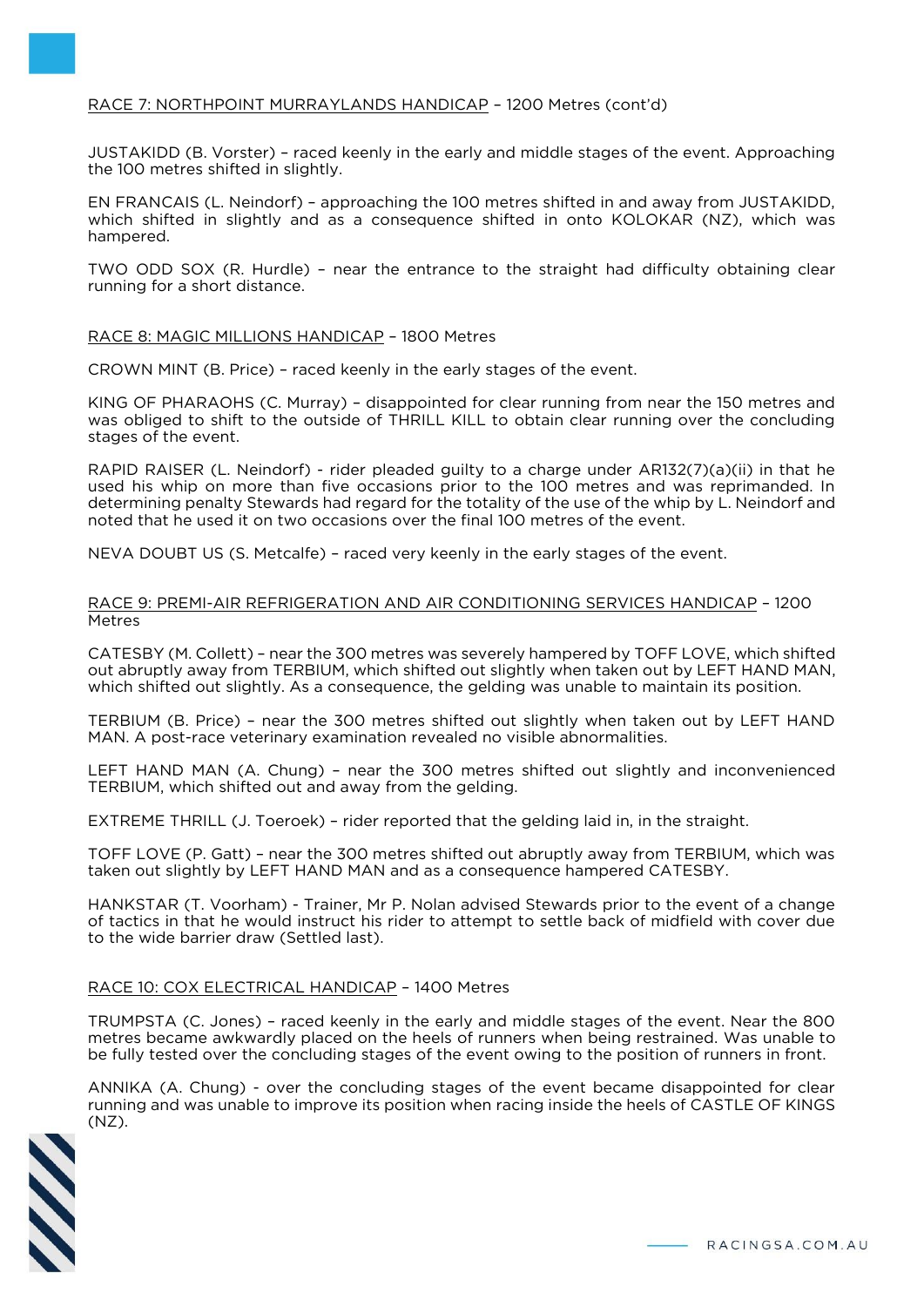# RACE 10: COX ELECTRICAL HANDICAP – 1400 metres (cont'd)

CASTLE OF KINGS (NZ) (B. Price) – raced keenly in the early and middle stages of the event. Over the concluding stages of the event when attempting to improve into restricted room between LACRIMA to its inside and SACRED ARMOUR (NZ) to its outside, was unable to do so and was accidentally struck over the head by the whip of B. Vorster the rider of LACRIMA, which was inclined to lay in. As a consequence, the gelding became unbalanced when reacting to being struck, and also became tightened between LACRIMA and SACRED ARMOUR (NZ) and contacted the hindquarters of LACRIMA, which laid back in and made contact with it, resulting in B. Price being unable to improve its position over the concluding stages of the event.

UNLACED (NZ) (J. Eaton) – disappointed for clear running over the concluding stages of the event when unable to improve into restricted room between SACRED ARMOUR (NZ) and JAAMINT.

LACRIMA (B. Vorster) – inclined to lay in under pressure over the concluding stages of the event. Rider accidently struck CASTLE OF KINGS (NZ) over its head with the whip and was contacted by that horse and as a consequence laid back in and made contact with that horse.

---------------------------------------

#### GENERAL:

C. Rawiller was granted permission to be released from his riding engagements on personal grounds.

#### PRE-RACE BLOOD SAMPLES (20): Blood samples were taken from the following horses for, but not limited to, TCO<sub>2</sub> purposes:

Race 5 – IRISH BUTTERFLY (NZ), TOYETIC, ARROWTOWN GIRL (NZ), SMILING ASSASSIN Race 6 – LI'L HANK, REWARD WITH RETURN, SNAPPY LI'L THING Race 8 – THRILL KILL, WILD IMAGINATION (NZ), RESIDUE, CONEGLIANO Race 9 – TERBIUM, CALYPSO REIGN, MAGNETIC EDGE Race 10 – BOOM BOOM SWEET (NZ), BOLT BY, CASTLE OF KINGS (NZ), SACRED ARMOUR (NZ), LACRIMA, LOMAX

---------------------------------------

ROUTINE SWAB SAMPLES (10):

Race 1 – KARACASU (winner)

- Race 2 TEST THE LAW (winner) Race 3 – STARTS WITH HELLO (winner)
- Race 4 SEGAL (winner)
- Race 5 TOYETIC (winner)
- Race 6 REWARD WITH RETURN (winner)
- Race 7 HATEECH (winner)
- Race 8 THRILL KILL (winner)
- Race 9 CALYPSO REIGN (winner)
- Race10 JAAMINT (winner)

---------------------------------------